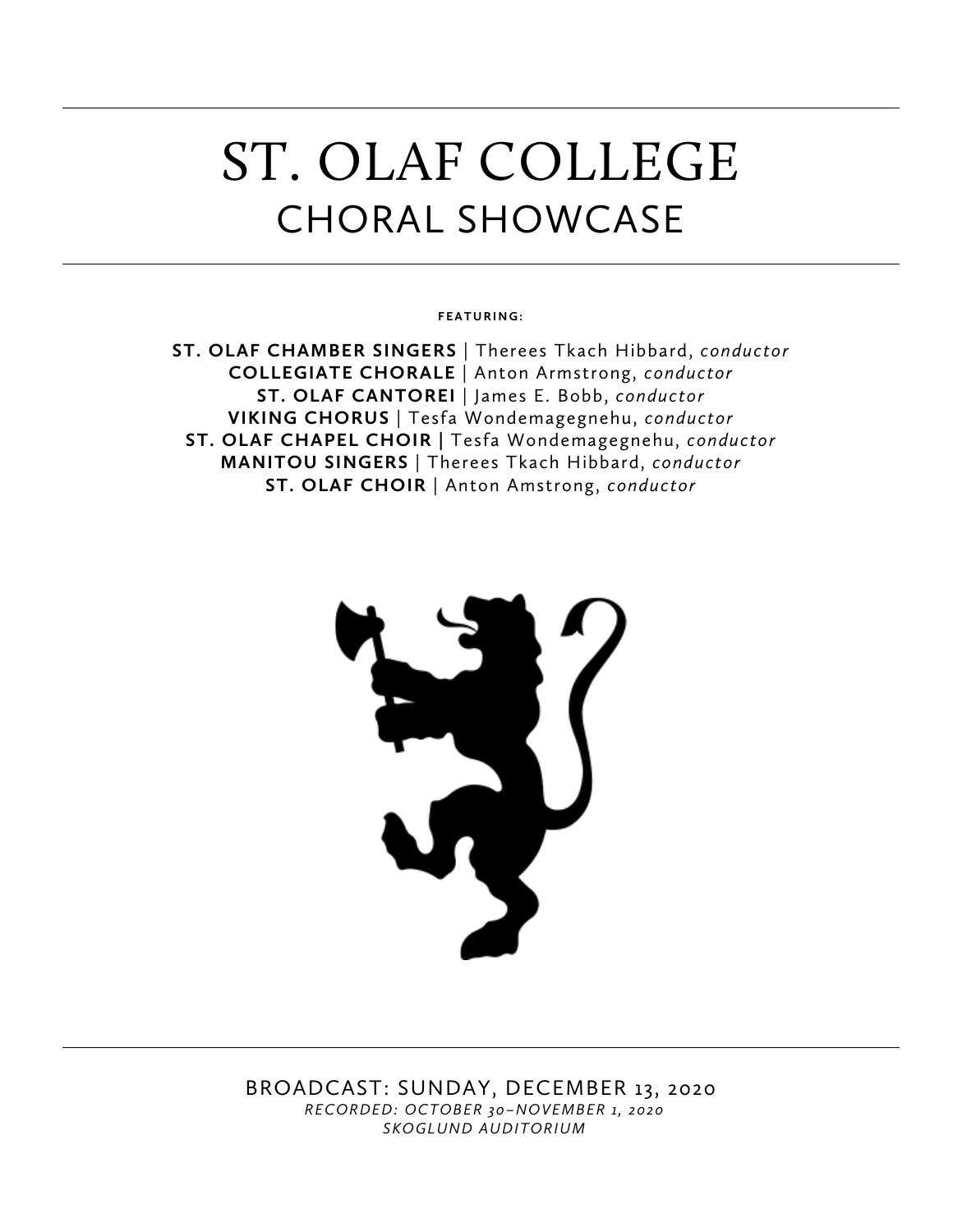# ST. OLAF CHAMBER SINGERS THEREES TKACH HIBBARD, *CONDUCTOR*

Hermione Yim '22, *collaborative pianist* | Madeline Peterson '21, *student assistant*

*SUNG IN FRENCH*

Mille regretz de vous abandonner Et d'eslonger vostre fache amoureuse, Jay si grand dueil et paine douloureuse, Quon me verra brief mes jours definer.

### **Mille Regretz** Josquin Des Prez (1440–1521)

*A thousand regrets at deserting you and leaving behind your loving face, I feel so much sadness and such painful distress, that it seems to me my days will soon dwindle away.*

*— Josquin Des Prez*

Shae Lime *'*22, *soloist*

**Do Not Be Afraid** Philip W. J. Stopford (b. 1977)

Do not be afraid, do not be afraid, For I have redeemed you. I have called you by your name; You are mine, you are mine.

When you walk through the waters, I'll be with you; You will never sink beneath the waves. When the fire is burning all around you, You will never be consumed by the flames.

Stretched out, stretched out on the grass A boy and a girl Savoring their oranges Giving their kisses Like waves exchanging foam.

Stretched out, stretched out on the beach A boy and a girl Savoring their limes

O Love, O Love, O Love, That will not let me go, O Love, I rest my weary soul in Thee; I give thee back the life I owe, That in thy ocean depths its flow May richer, fuller be.

When the fear of loneliness is looming, Then remember I am at your side. When you dwell in the exile of a stranger, Remember you are precious in my eyes.

You are mine, O my child, I am your Father, And I love you with a perfect love.

*— Gerard Markland*

**A Boy and a Girl** Eric Whitacre (b. 1970)

Giving their kisses Like waves exchanging foam.

Stretched out, stretched out underground A boy and a girl Saying nothing Never kissing Giving silence, for silence.

*— Octavio Paz*

### **O Love** Elaine Hagenberg (b. 1979)

O Joy, O Joy, O Joy, That seeks me through the pain, O Joy, I cannot close my heart to Thee; I trace the rainbow through the rain, And feel the promise is not vain That morn shall tearless be.

*— George Matheson*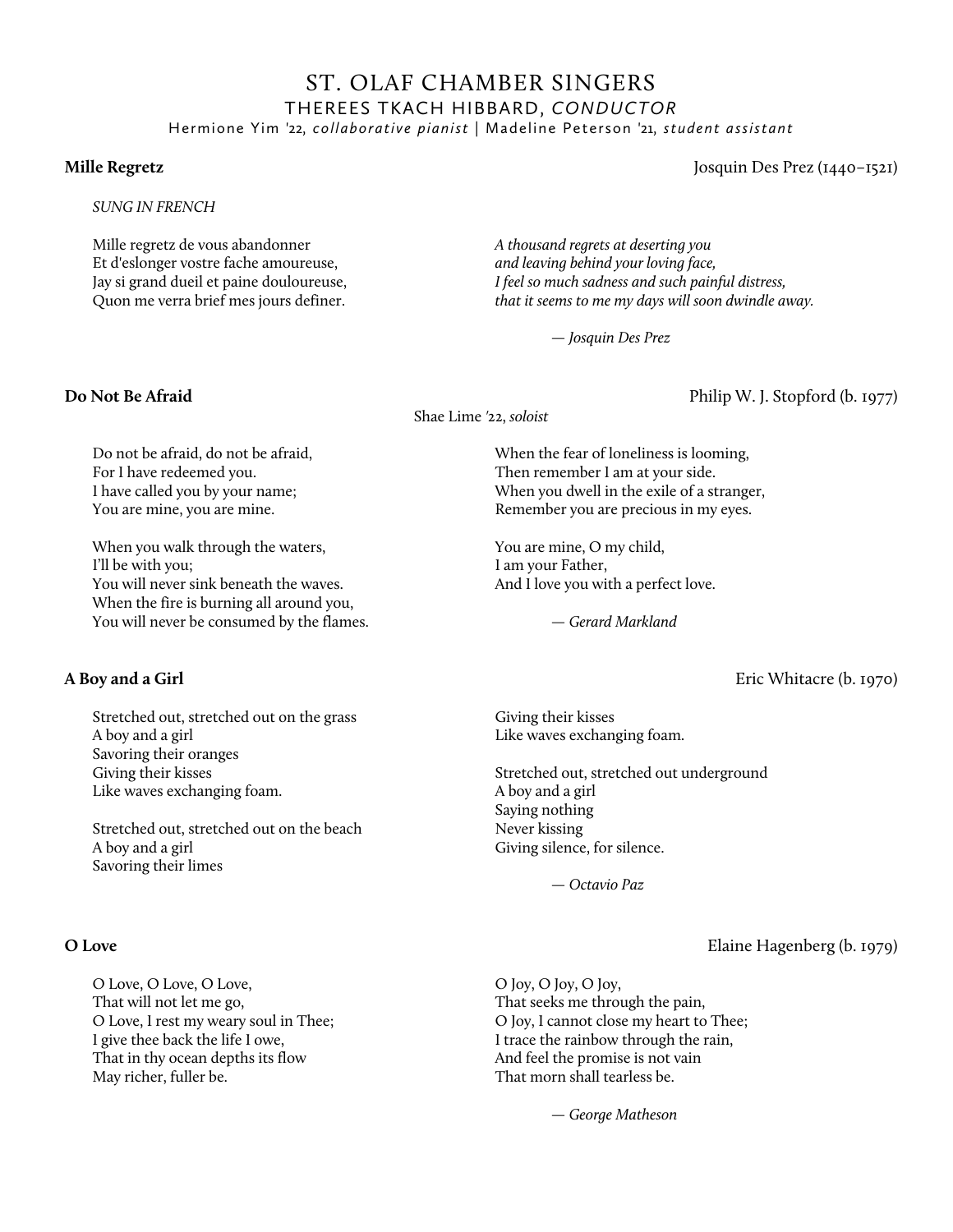COLLEGIATE CHORALE ANTON ARMSTRONG, *CONDUCTOR* Emily Albrecht '21, *collaborative pianist and student assistant*

### **Love Is Love Is Love Is Love**  $\alpha$  **Love** Is Love

### **Little David, Play On Your Harp**  Traditional spiritual

Little David, play on your harp, Hallelu, hallelu; Little David, play on your harp, Hallelu.

Little David was a shepherd boy, He killed Goliath and shouted for joy. arr. Rollo Dilworth (b. 1970)

Old Joshua was the son of Nun, He never would quit 'til his work was done.

David played, he danced and sang All day 'til the heavens rang. Singin' songs of joy and praise, David played his harp for the rest of his days.

> *— African American spiritual (with additional lyrics by Rollo Dilworth)*

# ST. OLAF CANTOREI JAMES E. BOBB, *CONDUCTOR*

**Guide My Feet** Traditional spiritual spiritual spiritual spiritual spiritual spiritual spiritual spiritual spiritual spiritual spiritual spiritual spiritual spiritual spiritual spiritual spiritual spiritual spiritual spir arr. Avis D. Graves (b. 1953)

Guide my feet while I run this race, 'cause I don't want to run this race in vain.

Lord, guide my feet, direct my path, and keep my way. Can't make a step without you. I don't want to run this race in vain.

Hold my hand while I run this race, 'cause I don't want to run this race in vain.

Lord, guide my feet . . .

Be my friend while I run this race, 'cause I don't want to run this race in vain.

Lord, guide my feet . . .

Stand by me while I run this race, 'cause I don't want to run this race in vain.

Lord, guide my feet . . .

*— Traditional spiritual*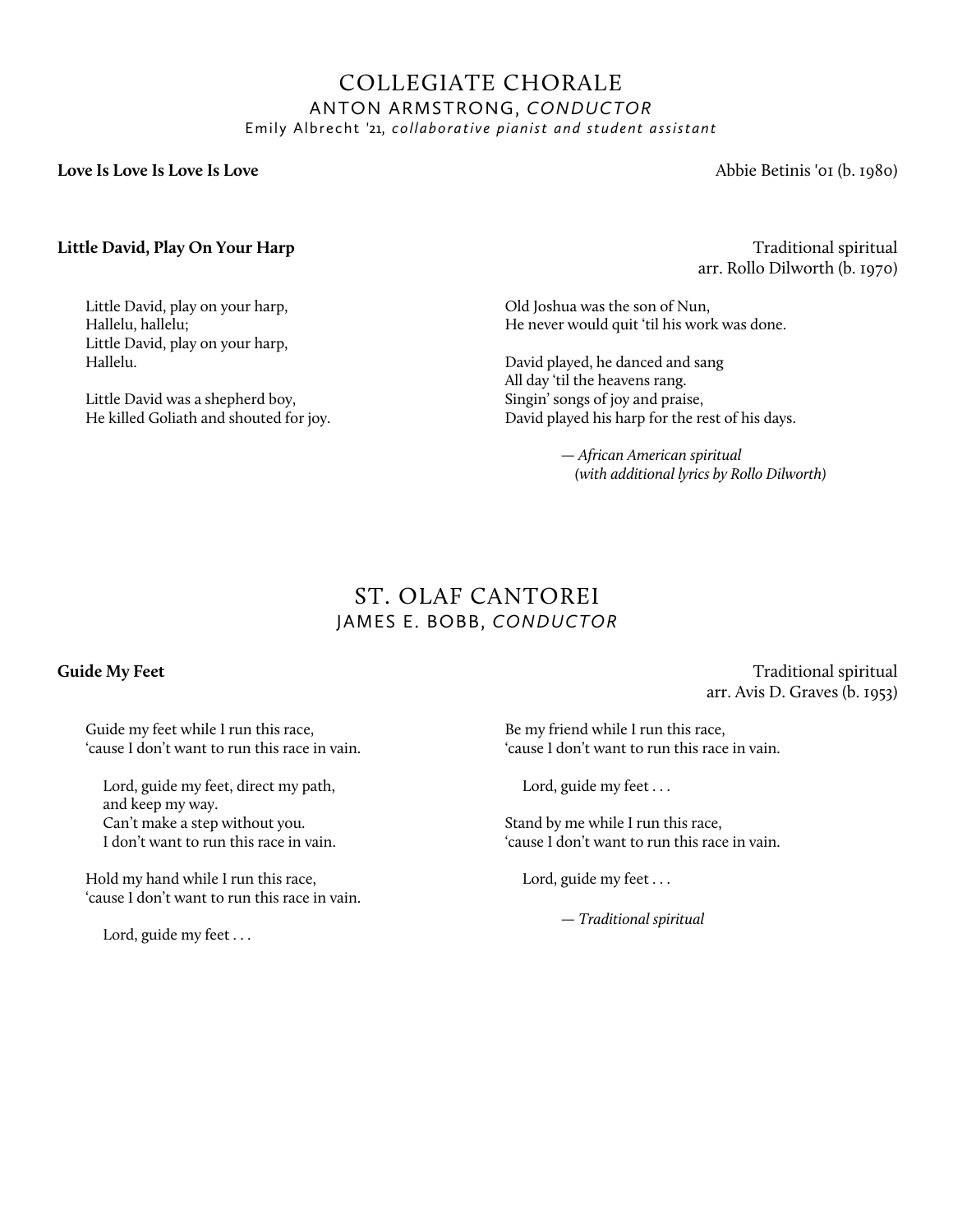*SUNG IN ENGLISH AND SPANISH*

Cuando el pobre nada tiene y aún parte; *When the poor ones, who have nothing, still are giving;* cuando alguien pasa sed y agua nos dal *when the thirsty pass the cup, water to share;* cuando el débil a su hermano fortalice: *when the wounded offer others strength and healing:* Va Dios mismo en nuestro mismo caminar. *We see God, here by our side, walking our way.*

When the poor ones, who have nothing, still are giving; when the thirsty pass the cup, water to share; when the wounded offer others strength and healing: We see God, here by our side, walking our way.

When compassion gives the suffering consolation; when expecting brings to birth hope that was lost; when we choose love, not the hatred all around us: We see God, here by our side, walking our way.

When our spirits, like a chalice, brim with gladness; when our voices, full and clear, sing out the truth; when our longings, free from envy, seek the humble: We see God, here by our side, walking our way.

When the goodness poured from heaven fills our dwellings; when the nations work to change war into peace; when the stranger is accepted as our neighbor: We see God, here by our side, walking our way.

> *— Jose Antonio Olivar; trans. George Lockwood*

### **"And the Glory of the Lord" from** *Messiah***, HWV 56** George Frideric Handel (1685–1759)

And the glory of the Lord shall be revealed, and all flesh shall see it together; for the mouth of the Lord hath spoken it.

*— Isaiah 40:5*

## VIKING CHORUS TESFA WONDEMAGEGNEHU, *CONDUCTOR* Lacy Williams *'*21, *student assistant*

**Fram! Fram! St. Olaf** F. Melius Christiansen (1871–1955) arr. Christopher Aspaas '95

Kristmenn, Krossmenn in mission blessed Led by the spirit of truth Running the race, pursuing our quest Filled with the songs of youth. Founded in faith to render light, Radiant today it crowns the height, Rising glorious and under God victorious Fram! Fram! St. Olaf! Impelled we sing, Sing to thee. Fram! Fram! St. Olaf! The hilltops ring: Fram! Fram! Free!

— *Oscar R. Overby 1921, alt. James E. Bobb*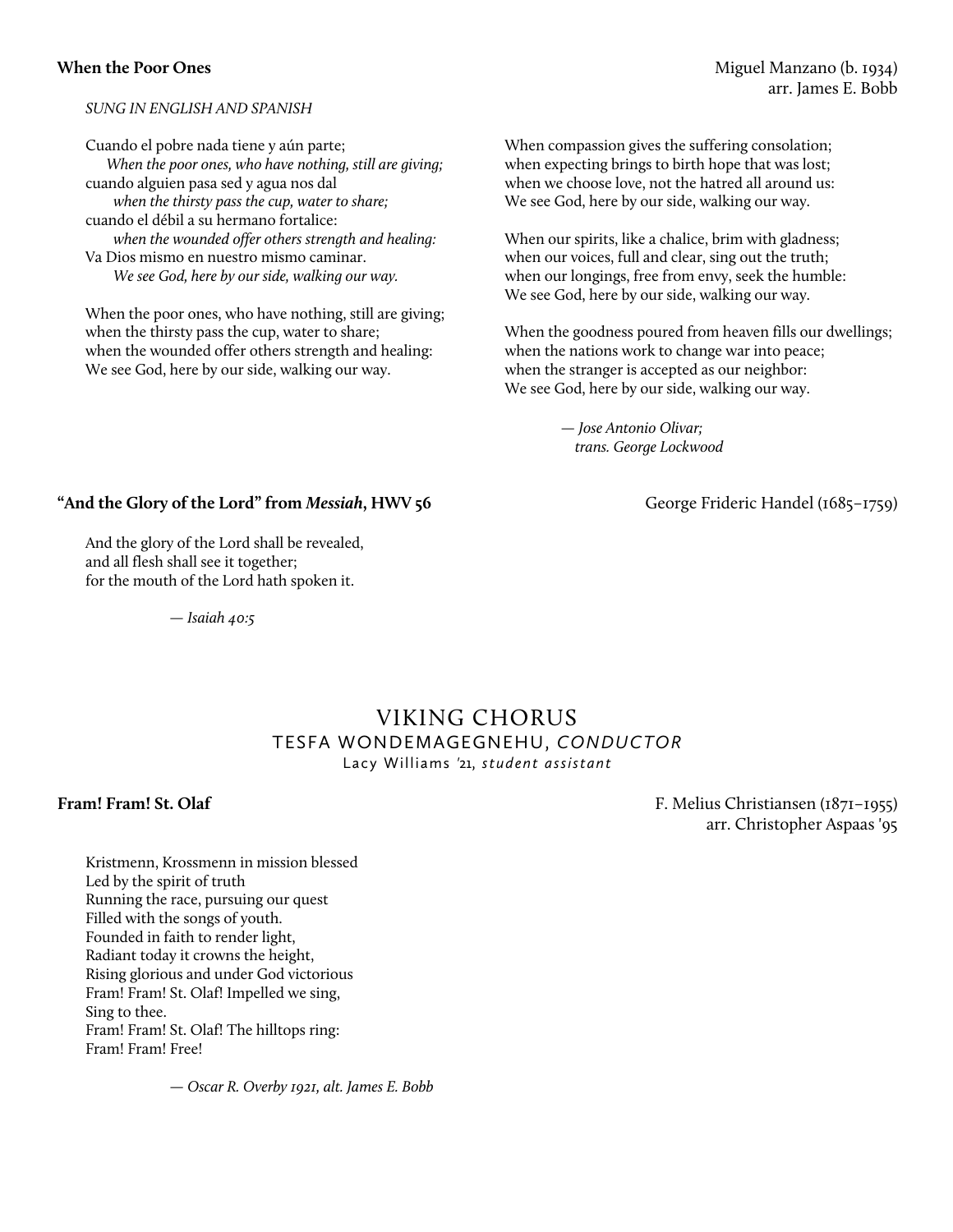### **Um! Yah! Yah!** St. Olaf College Fight Song arr. Brandon Berger '15

We come from St. Olaf,

We sure are the real stuff. Our team is the cream of the colleges great. We fight fast and furious, Our team is injurious. Tonight, Carleton College will sure meet its fate. Um Yah Yah!

# **How Can I Keep From Singing Robert Lowry (1826–1899)** Robert Lowry (1826–1899)

arr. Reginal Wright

Noah Tibben-Lembke '23, *horn*; Zack Brumbaugh '24, *piano*

My life flows on in endless song Above earth's lamentation. I catch the sweet, though far-off hymn, That hails a new creation.

Through all the tumult and the strife, I hear that music ringing. It sounds an echo in my soul. How can I keep from singing?

While though the tempest loudly roars I hear the truth it liveth! And though the darkness round me close Songs in the night it giveth.

No storm can shake my inmost calm While to that rock I'm clinging. Since Love is lord of heav'n and earth, How can I keep from singing?

When tyrants tremble in their fear, And hear their death-knell ringing. When friends rejoice, both far and near, How can I keep from singing?

*— Anna Bartlett Warner* 

**Viking Song** Samuel Coleridge-Taylor (1875–1912) edited by TDR

Jacob Thompson '24, *soloist*; Cameron Hubbard '24, *soloist;* Luke Sargent '23, *trumpet*; Eric Holdhusen '22, *trumpet;* Siena Olson '23, *french horn*; Neil Hutcheon '21, *trombone*; Greta Van Loon '22, *tuba*; Zack Brumbaugh '24, *piano*

Clang, clang, clang on the anvil In the smithy by the dark North Sea; Is it Thor that is smiting with the hammer, Is it Odin with the leather on his knee? Clang, clang, clang on the anvil, There are steel ships wanted on the sea!

Clang, clang, clang on the anvil, And the flames of the forges leap. Old Thor with his red beard glowing, Has his eyes on the furrows of the deep. Clang, clang, clang on the anvil, For the forge of the Viking may not sleep! Clang, clang, clang on the anvil, And the hammers of the island leap; Britannia with her bright hair glowing, Has her eye on the furrows of the deep. Clang, clang, clang on the anvil, For the blood of the Viking may not sleep!

Clang, clang, clang on the anvil, On the margin of the soul-bright sea, Is it Odin that is watching in the shadow? Is it Thor where the sparks fly free? Clang, clang, clang on the anvil, There are steel ships wanted on the sea!

*— David McKee Wright*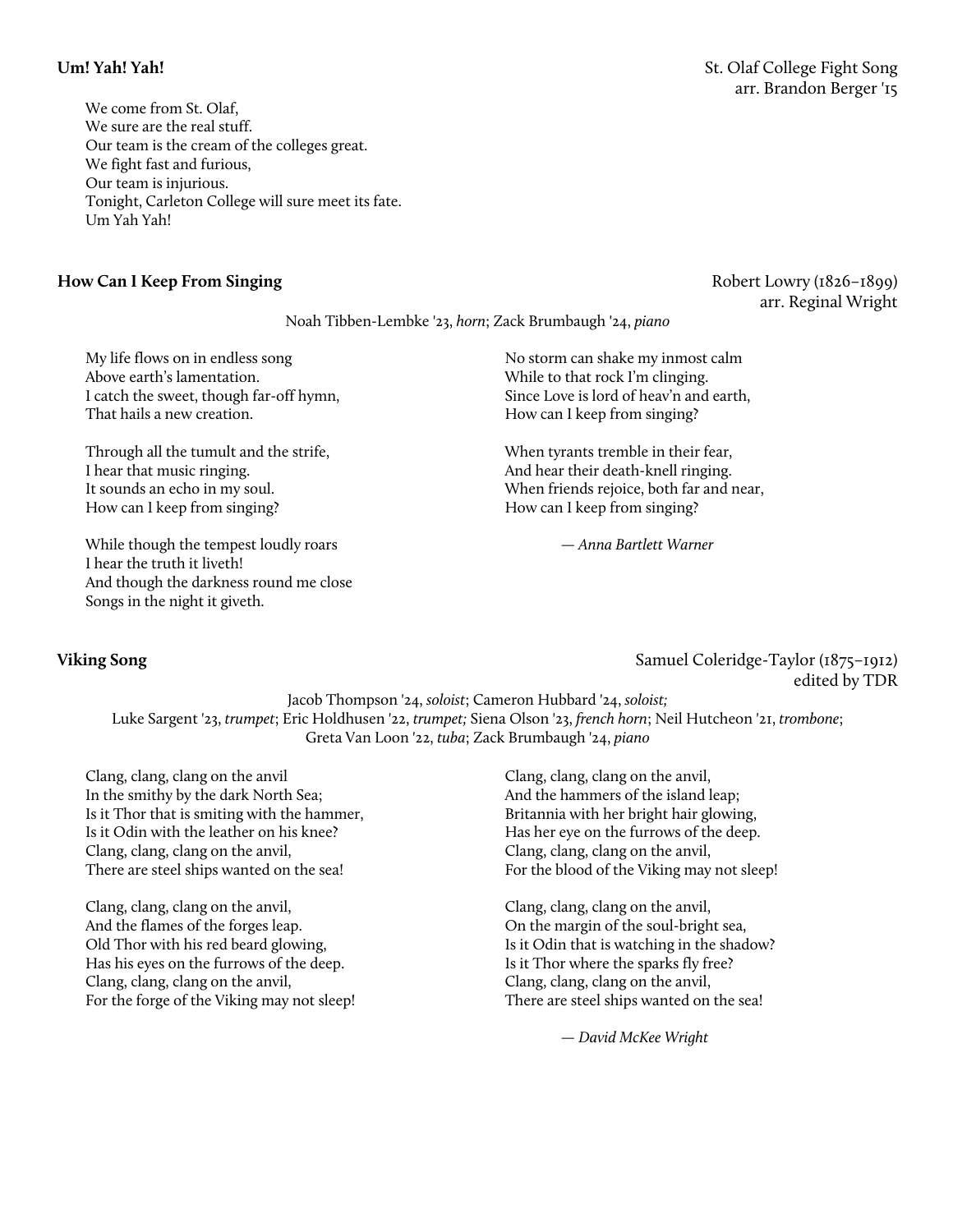# ST. OLAF CHAPEL CHOIR TESFA WONDEMAGEGNEHU, *CONDUCTOR*

My heart be brave, and do not falter so, nor utter more that deep, despairing wail. Thy way is very dark and drear I know, But do not let thy strength and courage fail;

For certain as the raven-winged night Is followed by the bright and blushing morn, Thy coming morrow will be clear and bright. 'Tis darkest when the night is furthest worn.

### **My Heart Be Brave** Matter of the State of the Marques L. A. Garrett (b. 1984)

Look up, and out, beyond surrounding clouds, And do not in thine own gross darkness grope, Rise up, and casting off thy hind'ring shrouds, Cling thou to this, and ever inspiring hope:

Tho' thick the battle and tho' fierce the fight, There is power in making for the right.

*— James Weldon Johnson*

**North** Ryan O'Neal (Sleeping At Last) (b. 1983) arr. George Chung

Gabbie Holtzman '21, *soloist;* Julia Reed '23, *soloist;* Rachel Wyffels '21, *violin 1*; Lauren Williams '21, *violin 2*; Julian Malaby '21, *bass*; Kiernan Bartlett '21, *piano*

We will call this place our home, The dirt in which our roots may grow. Though the storms will push and pull, We will call this place our home.

We'll tell our stories on these walls, Ev'ry year measure how tall. And just like a work of art, We'll tell our stories on these walls.

Let the years we're here be kind, be kind. Let our hearts like doors open wide. Settle our bones like wood over time, over time. Give us bread, give us salt, give us wine.

A little broken, little new. We are the impact and the glue Capable more than we know. We'll call this fixer upper home.

With each year our color fades. Slowly our paint chips away. But we will find the strength and the nerve it takes to repaint, and repaint, and repaint ev'ryday.

Smaller than dust on this map Lies the greatest thing we have, The dirt in which our roots may grow, And the right to call it home.

*— Ryan O'Neal*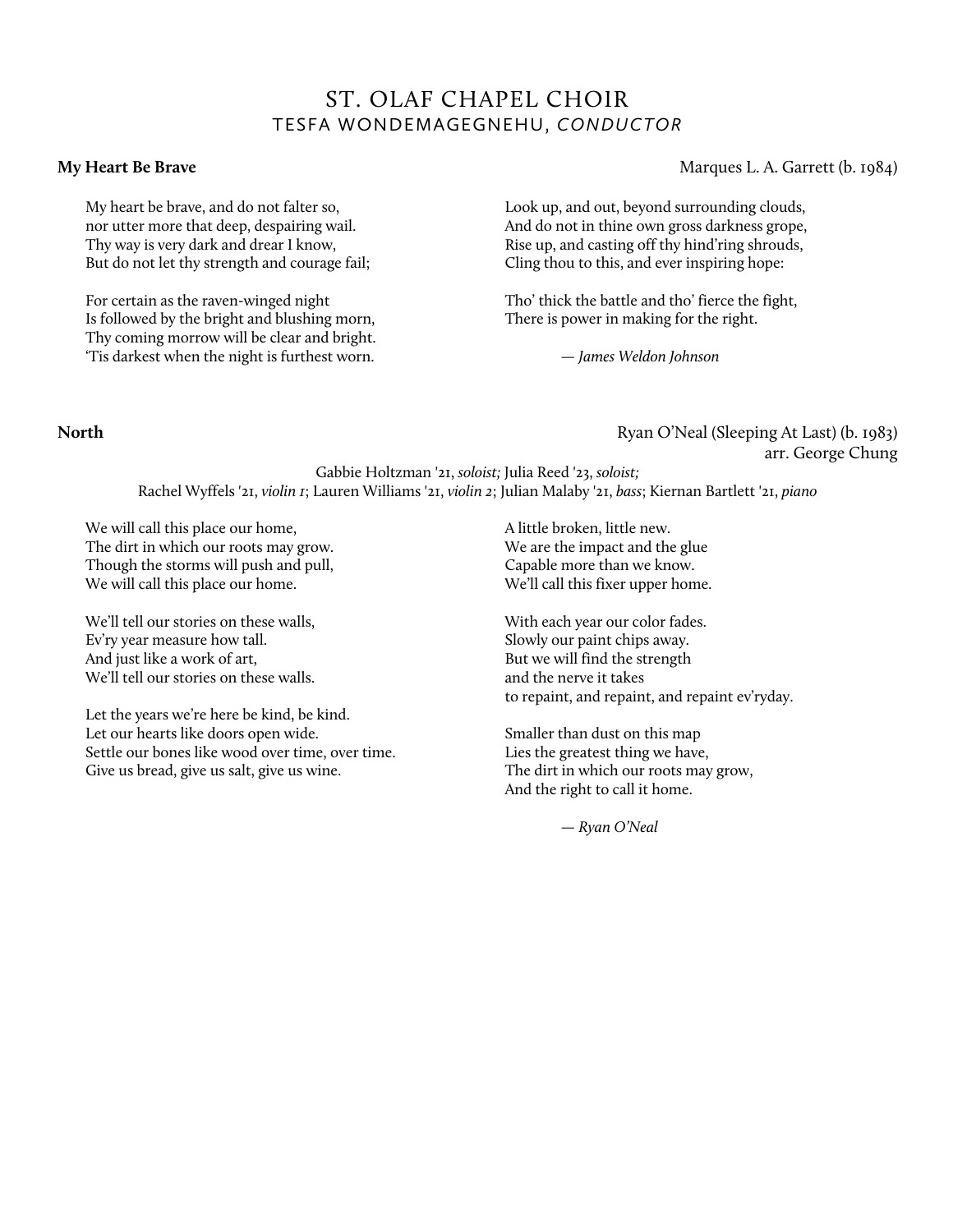# MANITOU SINGERS

THEREES TKACH HIBBARD, *CONDUCTOR*

Emily Albrecht '21, *collaborative pianist and student assistant* | Katie Hagaman '21, *student assistant*

**A Path to Each Other** Jocelyn Hagen '03 (b. 1980) and Timothy C. Takach '00 (b. 1978)

Each word a stone We can build a wall Or a path to each other.

*— Julia Klatt Singer*

### **How Can I Keep From Singing** Robert Lowry (1826–1899)

(Premiere Performance)

My life flows on in endless song Above earth's lamentation. I hear the sweet, though far-off hymn, That hails a new creation.

No storm can shake my inmost calm While to that Rock I'm clinging. Since Love is lord of heav'n and earth, How can I keep from singing?

Through all the tumult and the strife, I hear that music ringing. It finds an echo in my soul. How can I keep from singing?

arr. Christopher Aspaas '95

When tyrants tremble, sick with fear, And hear their death-knell ringing. When friends rejoice, both far and near, How can I keep from singing?

I lift my eyes, the cloud grows thin; I see the blue above it. And day by day this pathway smooths, Since first I learned to love it.

*— Anna Bartlett Warner*

**Never One Thing** May Erlewine (b. 1982) arr. Corie Brown

Austin Meyer *'*22, *cajón;* Eugene Sandel *'*22, *claves* 

I'm the underbelly, I am the claw; Never one thing, no not one thing at all. I'm a street fighter, I'm a prayer for peace, I'm a holy roller, I'm a honey bee. I am the truth, I am the lie, I am the ground, I am the sky. I am the silence, I am the call, Never one thing, no, not one thing at all. I am hope, I am defeat,

I am broken, I am complete. I am the grace, I am the fall, Never one thing, no, Not one thing at all. I am the beggar, I am the queen, I am the end, I am the means. I am the hammer, I am the wall, Never one thing, no, Not one thing at all. I am a victor, I am the loss, I am a profit, I am a cost. I am the salve, I am the sting,

Never, no, never, no, Never one thing. I am a mother, I am the child, I am the meek, I am the wild, I am the witch, I am a saint, I am alive, never one thing. I am the lion, I am the swan, I am the bull, I am the fawn. I am a woman, I am the ring, I am my own, never one thing.

*— May Erlewine*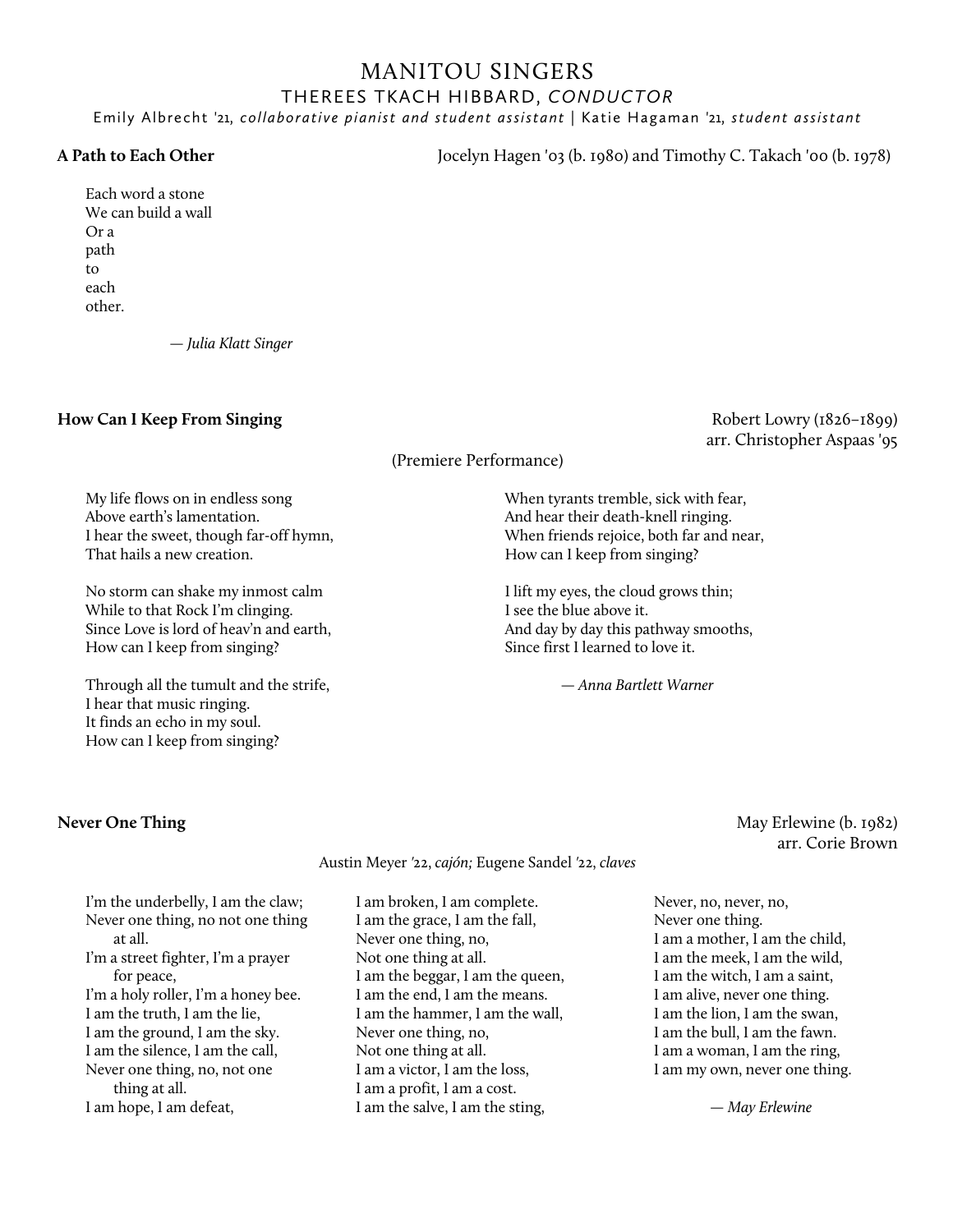### **Ain't Gonna Let Nobody Turn Me Around African American Spiritual** African American spiritual

Ain't gonna let nobody turn me around, Turn me around, turn me around. Ain't gonna let nobody turn me around. I'm gonna keep on walkin', keep on talkin', Marchin' up to Freedom Land.

There are words like Freedom Sweet and wonderful to say. On my heartstrings freedom sings All day everyday.

# arr. Rollo Dilworth

There are words like Liberty That almost make me cry. If you had known what I know You would know why.

> *— African American spiritual with additional text from "Words Like Freedom" by Langston Hughes*

# ST. OLAF CHOIR ANTON ARMSTRONG, *CONDUCTOR*

## SONGS OF RACIAL JUSTICE AND LOVE

**We Shall Overcome** American freedom song arr. Tom Trenney (b. 1977)

Austin Meyer '22, *djembe*

We shall overcome. We shall overcome. We shall overcome someday. Oh, deep in my heart, I do believe That we shall overcome someday.

We'll walk hand in hand. We'll walk hand in hand. We'll walk hand in hand someday. Oh, deep in my heart, I do believe We shall overcome someday.

We shall live in peace. We shall live in peace. We shall live in peace someday. Oh, deep in my heart, I do believe We shall overcome someday.

We are not afraid. We are not afraid. We are not afraid today. Oh, deep in my heart, I do believe We shall overcome someday.

God will see us through. God will see us through. God will see us through someday. Oh, deep in my heart, I do believe We shall overcome someday.

*— American freedom song*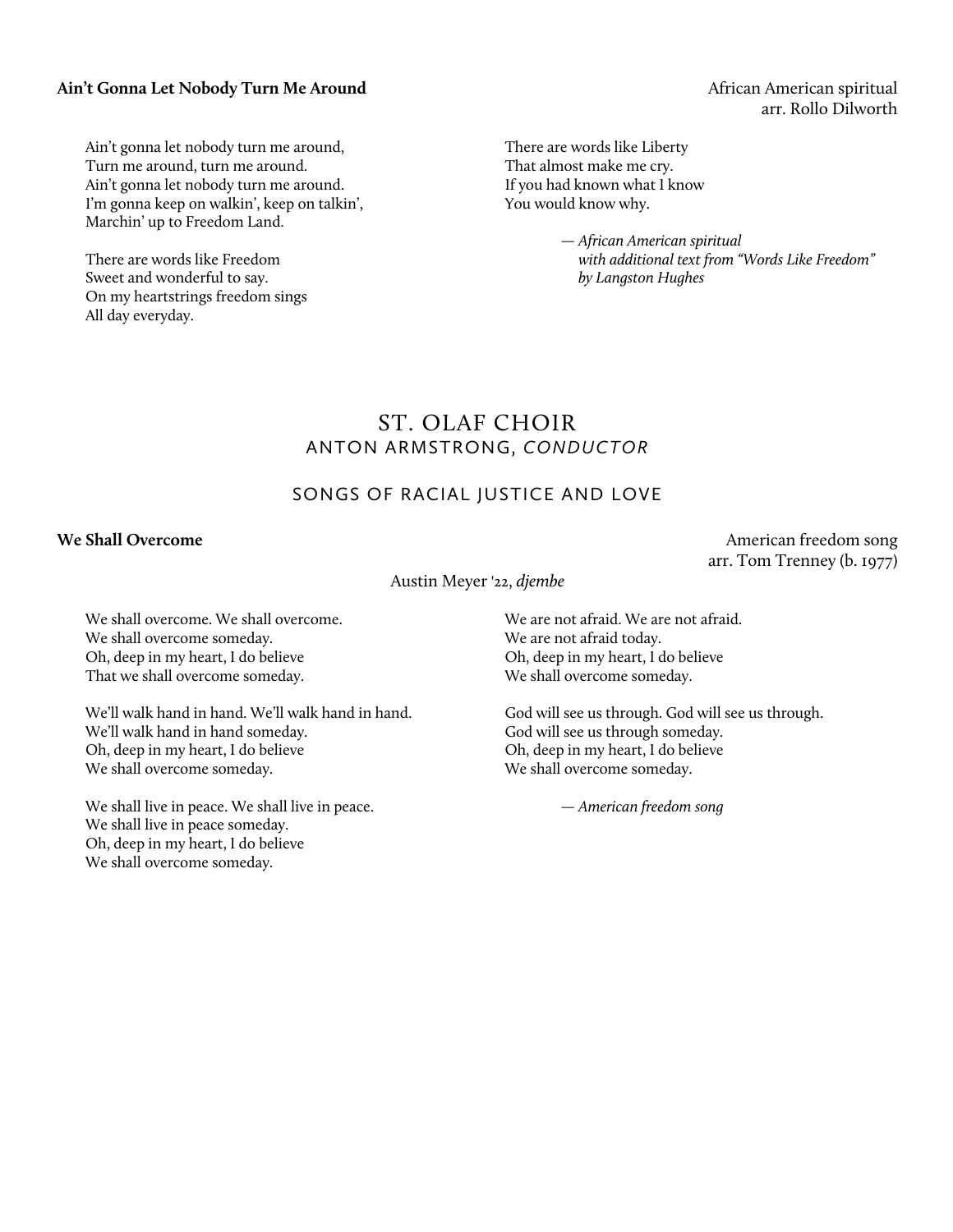*SUNG IN LATIN*

Ubi caritas et amor, Deus ibi est. Congregavit nos in unum Christi amor. Exsultemus et in ipso jucundemur. Timeamus et amemus Deum vivum. Et ex corde diligamus nos sincero. Amen.

**Ubi Caritas** Ola Gjeilo (b. 1978)

*Where charity and love are, God is there. The love of Christ has gathered us together. Let us rejoice and be glad in it. Let us revere and love the living God. And from a sincere heart let us love one another. Amen.*

*— Paulinus of Aqueilia*

**Salmo 150** Ernani Aguiar (b. 1949)

*SUNG IN LATIN*

Laudate Dominum in sanctis ejus, Laudate eum in firmament virtuis ejus. Laudate eum in virtutibus ejus, Laudate eum secundum multitudinem magnitudinis ejus. Laudate eum in sono tubae, Laudate eum in psalterio et cithara. Laudate eum in tympano et choro, Laudate eum in chordis et organo. Laudate eum in cymbalis benesonantibus, Laudate eum in cymbalis jubilationis. Omnis spiritus laudet Dominum!

### *Praise the Lord in his sacred places, Praise him in the firmament of his power. Praise him for his mighty acts, Praise him according to his excellent greatness. Praise him with the sound of the trumpet, Praise him with the psaltery and the harp. Praise him with the timbrel and the dance, Praise him with strings and pipes. Praise him with high-sounding cymbals, Praise him with cymbals of joy. Let everything that has breath praise the Lord!*

*— Psalm 150*

### **Love Has Broken Down the Wall** Mark A. Miller (b. 1967)

Love has broken down the wall. Love has broken down the wall. Let us join our hearts as one. Love has broken down the wall.

We're accepted as we are. We're accepted as we are. Through love's pow'r all is reconciled. We're accepted as we are.

Emily Albrecht '21, *piano*

Cast aside your doubts and fears. Cast aside your doubts and fears. Peace and love, freely offered here; Cast aside your doubts and fears.

We will tear down the walls! We will tear down every wall! Love has called us, one and all. Love has broken down the wall. Love has broken down the wall.

*— Mark A. Miller*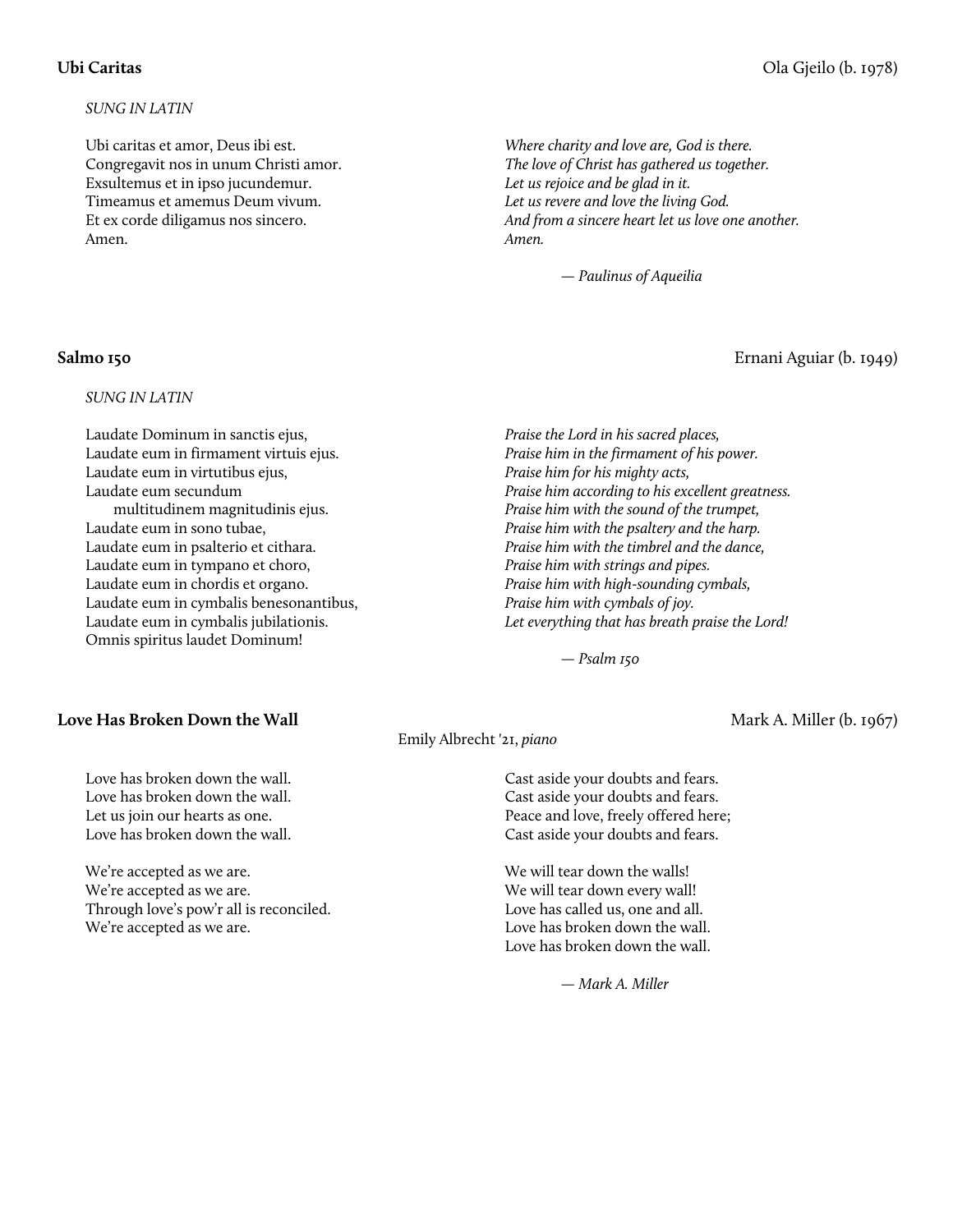**Lift Every Voice for Freedom** arr. Moses G. Hogan Jr. (1957–2003)

Sophie Vogel '22, *narrator;* Elijah Leer '22, *narrator;* Kyle Dacon '22, *piano*

| My Country 'tis of Thee,<br>Sweet Land of liberty, Of Thee I sing. | God of our weary years,<br>God of our silent tears,       | Let us march on,<br>'til victory is won! |
|--------------------------------------------------------------------|-----------------------------------------------------------|------------------------------------------|
|                                                                    | Thou Who hast brought us thus far                         |                                          |
| Lift ev'ry voice and sing,                                         | on the way,                                               | Lift ev'ry voice and sing                |
| 'till earth and heaven ring,                                       | Thou Who hast by Thy might                                | 'til earth and heaven ring,              |
| Ring with the harmony of liberty.                                  | Led us into the light,                                    | Ring with the harmony of liberty!        |
| Let our rejoicing rise                                             | Keep us forever in the path, we pray.                     | Let our rejoicing rise                   |
| High as the list'ning skies,                                       |                                                           | High as the list'ning skies,             |
| Let it resound loud as the rolling sea.                            | Long may our land be bright<br>With freedom's holy light; | Let it resound loud as the rolling sea!  |
| Land where my fathers died,                                        | Protect us by Thy might,                                  | Let freedom ring                         |
| Land of the pilgrims' pride,                                       | Great God, our King!                                      | from ev'ry mountain and ev'ry valley,    |
| From ev'ry mountainside                                            |                                                           | On ev'ry hilltop, in ev'ry nation        |
| Let freedom ring!                                                  | Sing a song full of the faith                             |                                          |
|                                                                    | that the dark past has taught us;                         | Lift ev'ry voice and sing                |
| Our fathers' God, to Thee,                                         | Sing a song full of the hope                              | 'til earth and heaven ring,              |
| Author of liberty, To Thee we sing.                                | that the present has brought us.                          | Land of the noble free,                  |
|                                                                    | Facing the rising sun                                     | For all eternity                         |
|                                                                    | Of our new day begun,                                     | Let freedom ring!                        |

*— Based on "My Country, 'tis of Thee" (words by Samuel Smith, music by Henry Carey) and "Lift Every Voice and Sing" (words by James Weldon Johnson, music by J. Rosamond Johnson)*

*Narration:* Deeds like those of September 11, 2001, have the power to shake us profoundly. They prompt us to ask questions for which there are no easy answers, and they cause us to turn as a refuge to the faith that has sustained us as individuals and as a nation through so many trials in the past. They call us to honor those who have given their lives in the cause of freedom, and they challenge us to be vigilant and tireless in our efforts to extend the gift of liberty to all who yearn for it, at home and abroad. They give new depth of meaning to the bold words and stirring melodies of songs that occupy a treasured place in the hearts of Americans, songs that invite us indeed to lift every voice and sing until freedom rings throughout every land on earth.

*— Walter Bonam*

*All texts/translations reprinted with permission from ONE LICENSE, License #A-700000*

#### **MUSIC ORGANIZATIONS AND COLLEGE RELATIONS**

Michael Kyle '85, *vice president for enrollment and college relations* Jean Parish '88, *director of college relations for music organizations*  Terra Widdifield '95, *associate director of music organizations*  Connor Smith, *assistant director of music organizations for audience development* Sarah Gingerich '11*, coordinator of music organizations* Courtney Kleftis, *associate librarian for ensembles & performing rights* Greta Ramsey '19, *arts management intern for production & concert management*

#### **FINE ARTS ADMISSIONS**

Molly Boes Ganza '08, *associate dean of fine arts recruitment* 

#### **DEPARTMENT OF MUSIC**

Kathryn Ananda-Owens, *department chair* David Carter, *department vice-chair* Barb Barth, *academic administrative assistant – music* Cheryl Bristol, *academic administrative assistant – music*  Holly King, *instrument repair technician* 

#### **BROADCAST/MEDIA SERVICES**

Jeffrey O'Donnell '02, *director of broadcast/media services* Joshua Wyatt '05, *associate director of broadcast/media services* Sean Tonko, *technical media specialist* Rebecca Beam '18, *production specialist*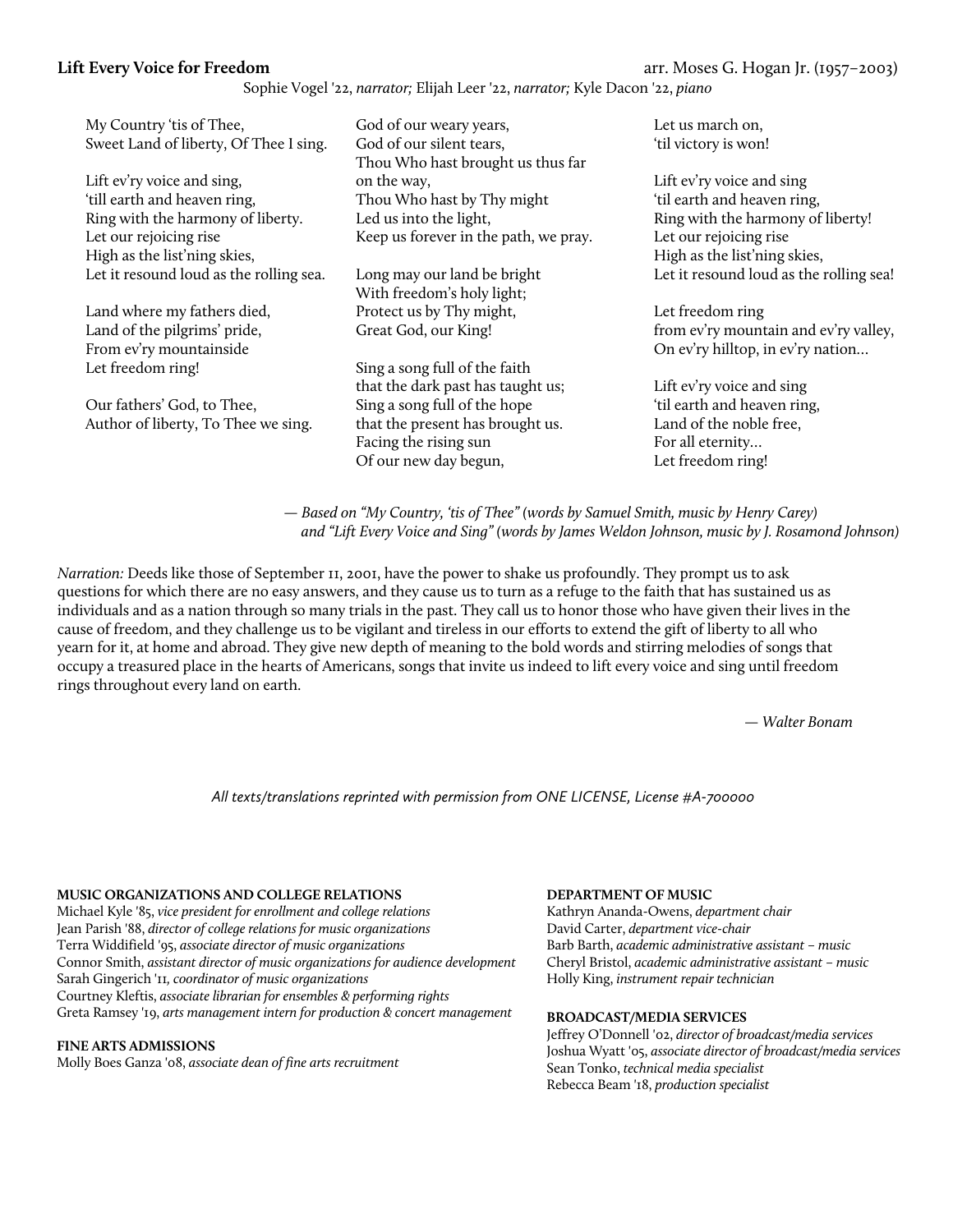# ST. OLAF CHAMBER SINGERS

# THEREES TKACH HIBBARD, *CONDUCTOR*

Hermione Yim '22, *collaborative pianist* | Madeline Peterson '21, *student assistant*

#### **SOPRANO**

Katie Hagaman Anna Koopmann Shae Lime Madeline Peterson Annika Seager Salem Weitzenhoffer Lacy Williams

### **ALTO**

Daniel Haakenson Sara Jensen Jenna Leonard Anna Seppa Julia Walter Hermione Yim

#### **TENOR**

Michael Terry Caraher Logan Combs Alexander Famous Noah Han Jacob Wilde

#### **BASS/BARITONE**

Jayden Browne Nicholas Hinson Chris Kopits Austin Meyer Will McIntyre

# COLLEGIATE CHORALE ANTON ARMSTRONG *'*78, *CONDUCTOR* Emily Albrecht '21, *collaborative pianist and student assistant*

### **SOPRANO I**

Rebekah Crail Jené Flittie Zoë García Elsa Harbison Cally Minner

#### **SOPRANO II**

Emma Gambach Madeline Peterson Claire Hanson Monica Neuok Anna Olson Izzie Portoghese Alyssa Romportl Venus Su Clare Wongwai

### **ALTO I**

Lauren Johnson Evelyn Kilty Liliana Klepeis Emily Noye Shalabha (Anne) Sandeep Kaylyn Scourbys Judy Tegymeyer Greta Wohlhuter

#### **ALTO II**

Francesca Bester Arissa Lewis Catie Rhodes Cannon Stuckert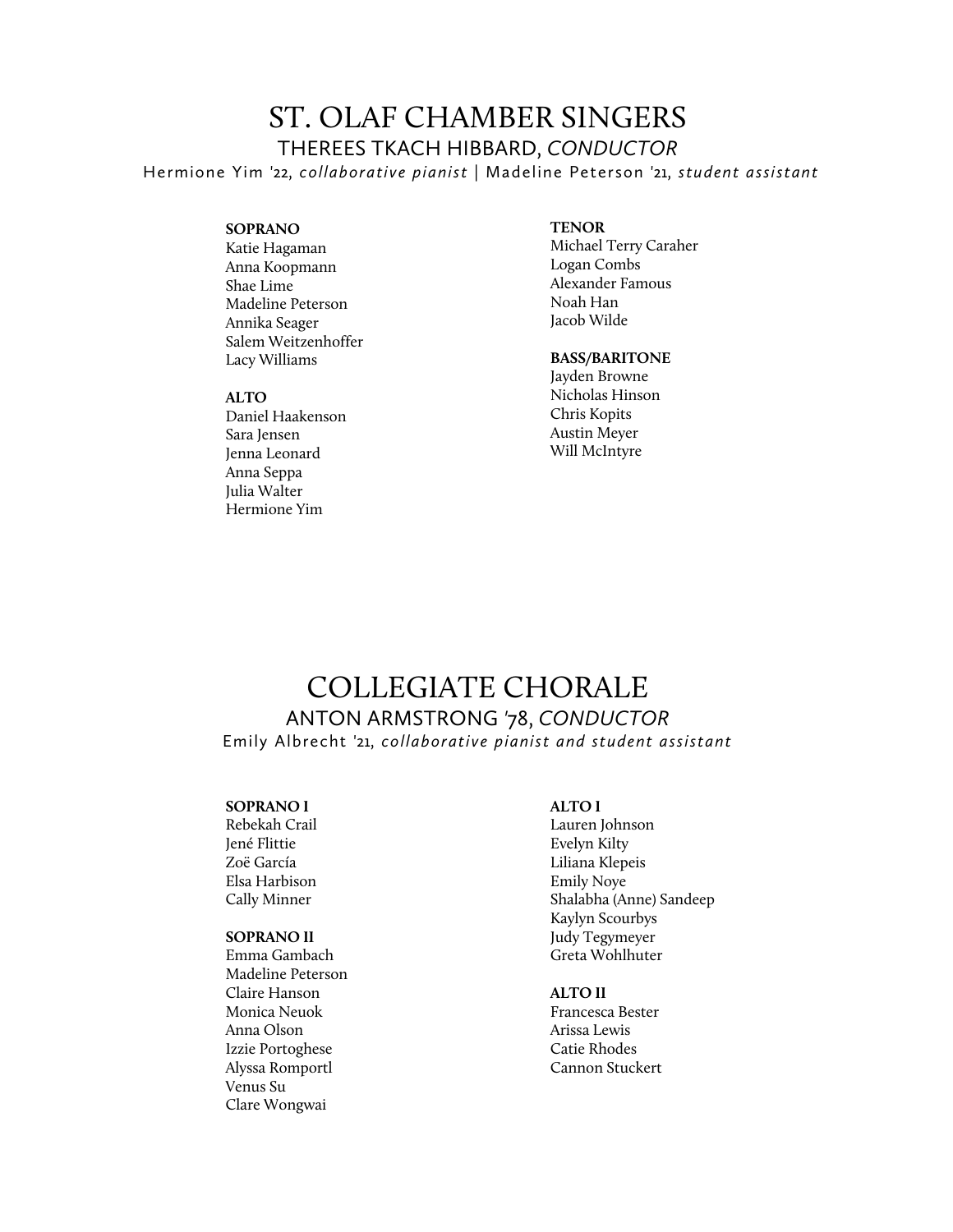#### **SOPRANO I**

Emma Auby, *Monona, Wis.* Grace Bloomquist, *Maple Plain, Minn.* Lauren Dahl, *Chanhassen, Minn.*

•Chloe Hanstra, *Niles, Mich.* Dorienne Hoven, *Minneapolis, Minn.* Kayli Keim, *Millersburg, Ohio* Abbey Kelley-Lanser, *Hopkinton, Mass.*

•Tamsin Olson, *Dousman, Wis.*

- Sophia Rice*, Seattle, Wash.* •Kate Rudberg, *Hibbing, Minn.*
- Amanda Staab, *Littleton, Colo.*

#### **SOPRANO II**

Kirsten Anderson, *Dayton, Minn.* Meredith Enersen, *Lincoln, Neb.* Samantha Maul, *Madelia, Minn.* Emma McClure, *Aurora, Colo.* Emily McCoy, *Eagan, Minn.* Abby Newcomb, *Monmouth, Ill.* Abigail St. John, *Chicago, Ill.* Amanda Stagg, *Minneapolis, Minn.* McKenna Steineman, *Effingham, Ill.* Xin Tong, *Zhengzhou, China* •Salem Weitzenhoffer, *Houston, Texas* Sonia Wessen, *Providence, R.I.*

#### **ALTO I**

Sannah Arvidson-Hicks, *Duluth, Minn.* Katie Gunn, *Greenfield, Ind.* Genevieve Hoover, *Mission Viejo, Calif.* Emilie Hapgood, *Normal, Ill.* Shelsea Johnson, *Fargo, N.D.* Annalissa Lane, *Williamsburg, Iowa* Grace Lofstrom, *Eden Prairie, Minn.* Meredith Maloley, *Omaha, Neb.* Ellie Noah, *Fargo, N.D.* Sophia Skinner, *Minneapolis, Minn.* Hannah Summers, *Spokane, Wash.* Sarah Teske, *Onalaska, Wis.* Emily Thompson, *Fremont, Ind.* Abby Wilson, *Rochester, Minn.*

# ST. OLAF CANTOREI JAMES E. BOBB, *CONDUCTOR*

#### **ALTO II**

Christine Albrecht, *San Jose, Calif.* Anna Cobb, *Chapel Hill, N.C.* Anja Bunge Dulin, *St. Peter, Minn.* Sandra Gabel, *Plymouth, Minn.* Emily Knuths, *Madison, S.D.* Mallory Lindahl, *Wayzata, Minn.* Grace Martin, *Fairbanks, Alaska* •Aerin O'Malley, *Minneapolis, Minn.* Taylor Wesseln, *Yankton, S.D.* Rachel Whittington, *Downers Grove, Ill.* Megan Yee, *Sioux Falls, S.D.*

#### **TENOR I**

Cully Hauck, *Northfield, Minn.* David Kelly, *Wellesley, Mass.* Seth Mutenda, *Tokyo, Japan* Jacob Van Norwick, *Plymouth, Wis.*

#### **TENOR II**

Ian Baxter, *Hopkins, Minn.* Jonah Forsyth, *Hanover, Minn.* Caleb Griffiths, *Minneapolis, Minn.* Henry Hillemann, *Northfield, Minn.* Zach Husten, *White Bear Lake, Minn.* Bradford Jensen, *Bartlett, Ill.* Evan Schlicht, *Mount Pleasant, Wis.* •Jack Stetler, *Minneapolis, Minn.* Nate Trasowech, *Davenport, Iowa*

#### **BARITONE**

Grayson Broesch, *Omaha, Neb.* Josh Berkesch, *Spooner, Wis.* Victor Fesenmeyer, *Iowa City, Iowa* Darren Glewwe, *Cottage Grove, Minn.* Hans Halstead, *Minnetrista, Minn.* Aaron Hautekeete, *Maryland Heights, Mo.* Erik Hoeting, *Excelsior, Minn.* Agustin Rosales-Chase, *Victoria, Texas* Oliver Steissberg, *Davis, Calif.* Noah Trombley, *Sartell, Minn.*

#### **BASS**

Alex Davies, *Carmel Valley, Calif.* C. David Howard, *Arlington, Va.* Andrew Jeon, *Lexington, Mass.* Alex Kiprof, *Duluth, Minn.* Gabe Lepak, *St. Louis, Mo.* Andy Nelson, *Maple Grove, Minn.* Simon Patmore-Zarcone, *Los Altos Hills, Calif.* Aidan Sivers-Boyce, *Portland, Ore.* Noah Root, *Burnsville, Minn.* Nick Van Loh, *Duluth, Minn.*

•Officers and Management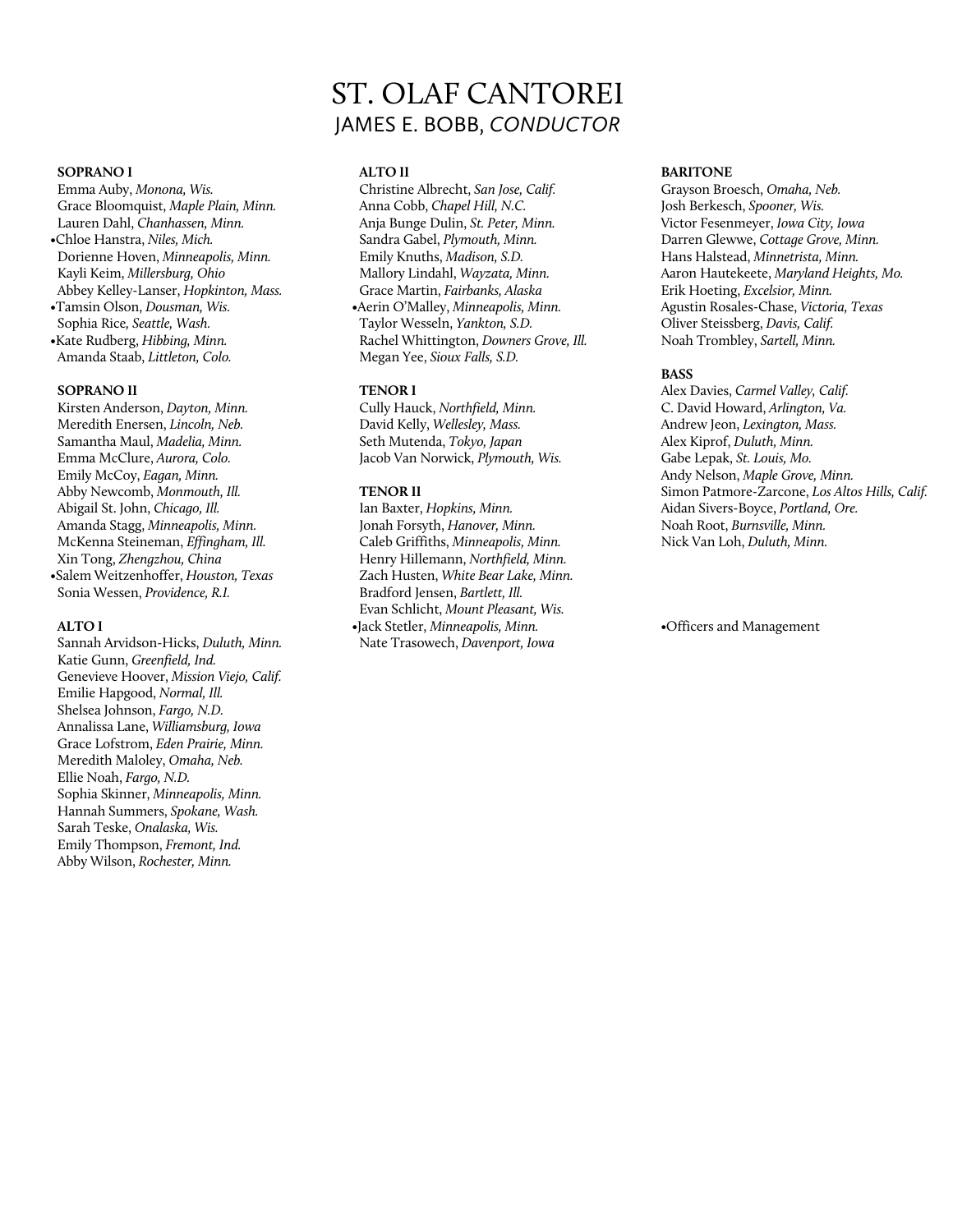# VIKING CHORUS TESFA WONDEMAGEGNEHU, *CONDUCTOR* Lacy Williams '21, *student assistant*

# **TENOR I**

Parker Barrette, *Lisle, Ill.* William Fecko, *State College, Pa.* Clay Hawkins, *Foster City, Calif.* Cameron Hubbard, *Bartlett, Tenn.* Khanshi Khang, *St. Paul, Minn.* Marley Lagares, *Bellingham, Wash.* Leo Libet, *Davis, Calif.* Paul Moris, *White Bear Lake, Minn.* Jeremiah Weber, *Sartell, Minn.*

#### **TENOR II**

Ian Black, *St. Paul, Minn.* Zachary Brumbaugh, *Evansville, Wis.* Mitchell Caponigro, *South Bend, Ind.* Julian Colville, *Ipswich, Mass.* Devyn Fernholz, *Madison, Minn.* Karsten Johnson, *Chanhassen, Minn.* •Thomas Krueger, *Lakeville, Minn.*

Juntao (Martin) Liu, *Shanghai, China* Aaron Looney, *Bridgewater, Va.* Ben Schwartz, *Tulsa, Okla.* Brent Sykes, *Chicago, Ill.*

### **BASS I**

Grant Beilke, *Sioux Falls, S.D.* Elijah Culp, *Rochester, N.Y.* Galileo Dumont, *Estes Park, Colo.* Connor Fogarty, *Bismarck, N.D.* Piers Hanson, *Federal Way, Wash.* •Christopher McDonald, *Jackson, Miss.* Sean Rogers, *Osceola, Wis.* Zane Ross, *Corvallis, Ore.* Asher Schreiber, *Huntington Woods, Mich.* Levi Seeman, *Austin, Minn.* Jacob Thompson, *Fremont, Ind.* Atle Wammer, *Portland, Ore.* Evan Wiebe, *Boulder, Colo.*

### **BASS II**

•James Carlson, *St. Paul, Minn.* Jacob Halek, *Maple Grove, Minn.* Lucas Jindra, *Beverly, Mass.* Matthew Kompelien, *Edina, Minn.* Joah Schultz, *Mora, Minn.* Josh Sutherland, *Overland Park, Kan.* Jesse Wiemer-Hastings, *Geneva, Ill.*

•Officers and Management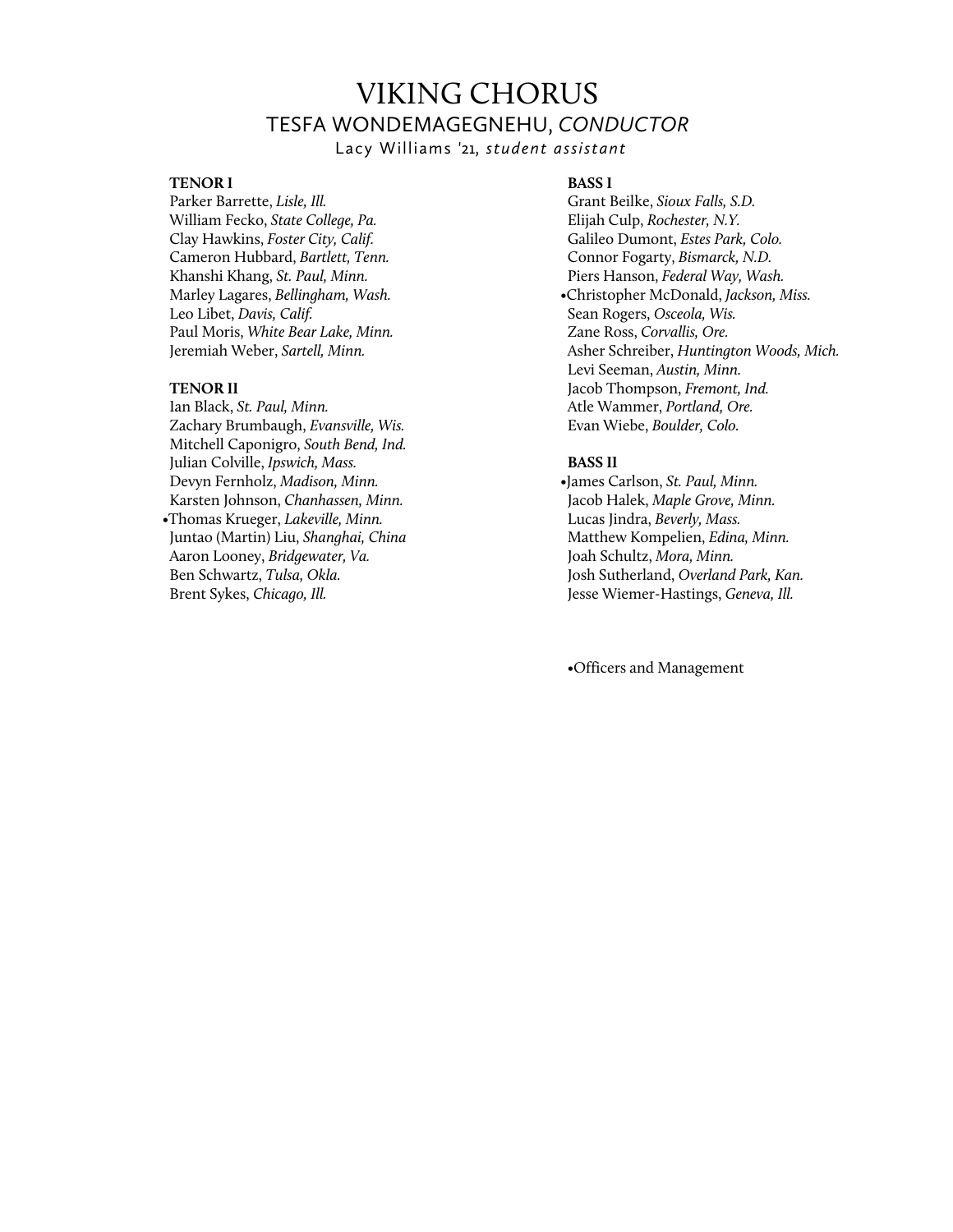# ST. OLAF CHAPEL CHOIR TESFA WONDEMAGEGNEHU, *CONDUCTOR*

#### **SOPRANO I**

Zoë García, *Davis, Calif.* Eleanor Hinchcliffe, *Austin, Minn.* Annika Hustad, *Clinton, Wash.* Katherine McCord, *Hastings, Minn.* Annie Packard, *Weston, Mass.*

#### **SOPRANO II**

Marley Anderson, *St. Michael, Minn.* India Bock, *Seattle, Wash.* Jessie Camp, *St. Michael, Minn.* Danielle Croll, *Washburn, Wis.* Lauren Flaten, *Roseville, Minn.* •Gabbie Holtzman, *Cedar Falls, Iowa* Olivia Inberg, *Magnolia, Texas* Kylie Landa, *Excelsior, Minn.* Miranda Lentz, *Pearl City, Hawaii* Shelby Louk, *Lafayette, Ind.* Temidayo Ogunmodede, *Maple Grove, Minn.* Amelia Podolny, *St. Paul. Minn.* Alexa Sorensen, *Eagan, Minn.* Akinna Tyler, *Maple Grove, Minn.* •Lacy Williams, *Kansas City, Mo.* Rachel Wyffels, *Plymouth, Minn.*

#### **ALTO I**

Leah Berdahl, *Sioux Falls, S.D.* Maria Coughlan, *St. Paul, Minn.* Ruby Erickson, *Fayetteville, Ark.* Maani Ekka, *Ham Lake, Minn.* Lauren Flory, *Cedar Rapids, Iowa* Solveig Gordon, *North Mankato, Minn.* •Emma Jenks, *Andover, Minn.* Maycee Klein, *Ortonville, Minn.* Jenna Leonard, *Jordan, Minn.* Siri Lindell, *Northfield, Minn.* Grace Lindmark, *St. Paul, Minn.* Hannah Lyons, *Des Moines, Iowa* Audrey Mitchell, *Minneapolis, Minn.* Julia Moss, *Irvington, N.Y.* Zoe Parish, *St. Paul, Minn.* Claire Walsh, *St. Paul, Minn.* Lauren Williams, *Tampa, Fla.*

#### **ALTO II**

Morgan Allen, *Saint Louis, Mo.* Katrina Andrusick, *Cold Spring, Minn.* Kiernan Bartlett, *Arlington, Va.* Synneva Bratland, *Northfield, Minn.* Katie Brinkman, *Lincoln, Neb.* Grace Cline, *Savage, Minn.* Daniel Haakenson, *Minneapolis, Minn.* Mariska Gurath, *Sioux Falls, S.D.* Ashlyn May, *Gravois Mills, Mo.* Tess McCarty, *Austin, Texas* Sophia Singleton, *Houston, Texas* Joely Palmer, *Willmar, Minn.* Grace Peacore, *Pasadena, Calif.* Kylie Poxon, *Hopkins, Minn.* Julia Reed, *Eden Prairie, Minn.* Haley Rogers, *St. Michael, Minn.* Jorie Van Nest, *Groton, Mass.* Nina Vang, *Shoreview, Minn.* Alexandra Young, *Omaha, Neb.*

#### **TENOR I**

Tristan Hall, *Littleton, Colo.* Sam Ivory, *Grand Rapids, Mich.* David Johnson, *Stillwater, Minn.* Collin Roes, *Onalaska, Wis.*

#### **TENOR II**

Jules Barivan, *Santa Cruz, Calif.* Lars Christiason, *Cedar Falls, Iowa* Gabe Fergus, *Fort Worth, Texas* Thomas Garcia, *Phoenix, Ariz.* Juan-Pablo Guillen, *Columbia Heights, Minn.* Seaver Kremer, *Minneapolis, Minn.* Jarrett Krouss, *Minnetonka, Minn.* Seng Lor, *St. Paul, Minn.* Levi Scott, *Sioux Falls, S.D.*

#### **BARITONE**

Simon Allen, *Chicago, Ill.* Lars Askegaard, *Eden Prairie, Minn.* Tim Blinnikov, *St. Cloud, Minn.* Ben Carter, *Rosemount, Minn.* Theo Duncan, *Grand Rapids, Mich.* Sam Harris, *St. Paul, Minn.* Eric Heffelfinger, *St. Paul, Minn.* Zack Holmes, *Falls Church, Va.* James Faulkner, *Edgewood, Ky.* Seth Johnson, *Chanhassen, Minn.* Ryan Meany, *Minneapolis, Minn.* Davis Moore, *Worthington, Minn.* •Jonah O'Bert, *St. Paul, Minn.* Josiah Ornat, *St. Michael, Minn.*  Quinn Truax, *Rochester, Minn.* Bjorn Vogen, *River Forest, Ill.*

#### **BASS**

Max Clifford, *Golden Valley, Minn.* Ben Cumpton, *Niles, Ill.* Roan Findley, *Sycamore, Ill.* Sean Griswold, *San Clemente, Calif.* Jack Hackenmueller, *Sartell, Minn.* Adam Hecker, *Edina, Minn.* Peter Hoffman, *Walla Walla, Wash.* Aryaman Manish Joshi, *Mumbai, India* Colin Lang, *Boxborough, Mass.*  Julian Malaby, *Altadena, Calif.* Erik Moe, *Mora, Minn.* Matthew Rice, *Friday Harbor, Wash.* Noah Tibben-Lembke, *Reno, Nev.*

•Officers and Management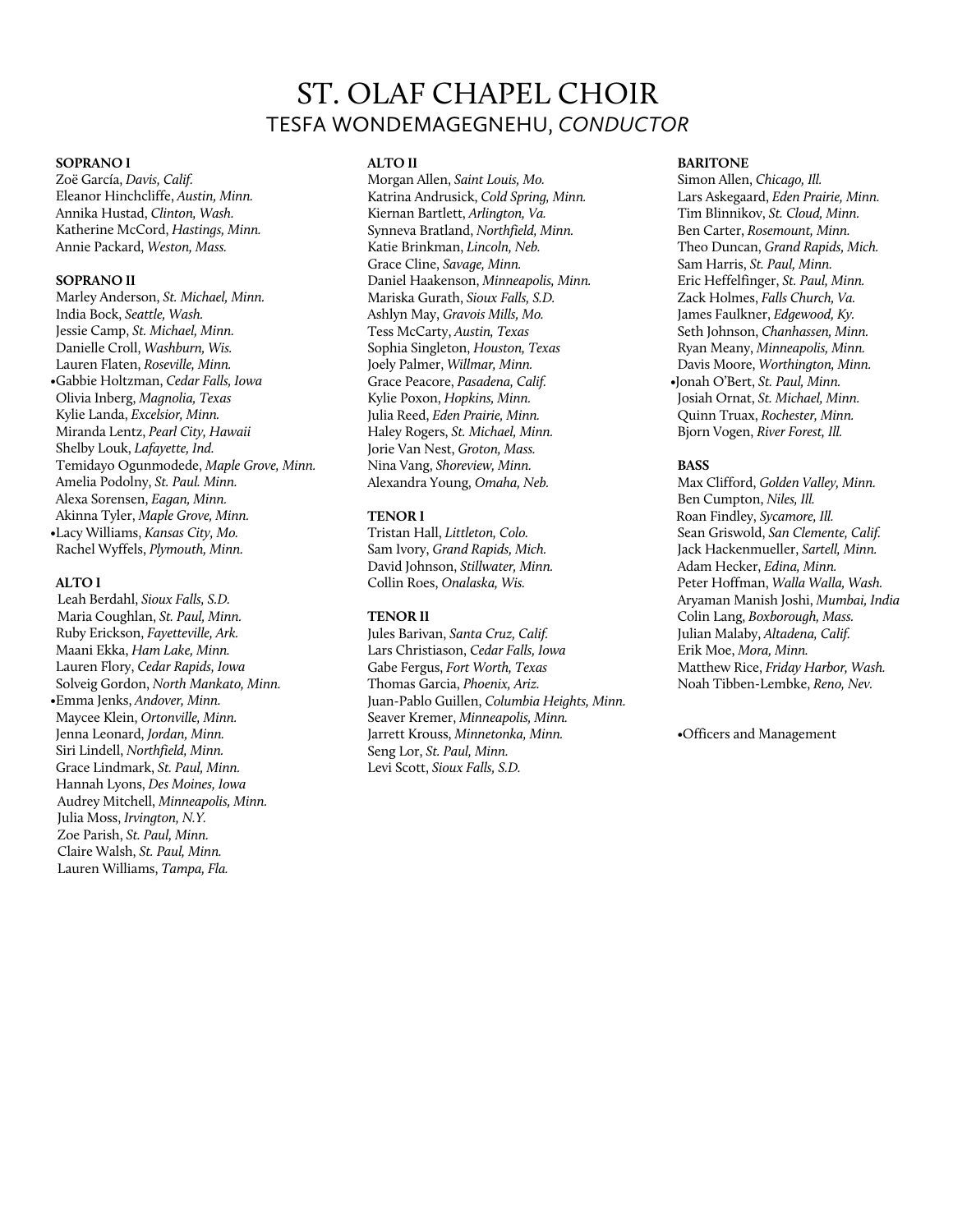# MANITOU SINGERS

# THEREES TKACH HIBBARD, *CONDUCTOR*

Emily Albrecht '21, *collaborative pianist and student assistant* | Katie Hagaman '21, *student assistant*

#### **SOPRANO I**

Sierra Bouchard, *Mundelein, Ill.* Campbell Christy, *Urbandale, Iowa* \*Rachel Dumont, *Brunswick, Maine* Brooke Edberg, *Columbia Heights, Minn.* Claire Egesdal, *Minneapolis, Minn.* \*Abigail Engbrecht, *Faribault, Minn.* Mary Fangman, *Portsmouth, R.I.* \*Ruth Hailey, *Forest Grove, Ore.* Christina Lihnakevic, *Farmington, Minn.* Emily Mulhern, *Minneapolis, Minn.* •Isabella Myers, *La Grange Park, Ill.* Joanna Perez, *Houston, Texas* Elena Pierson, *North Oaks, Minn.* Mia Poletti, *Carmel, Calif.* Lily Scott, *West Point, N.Y.* •Ruhama Solomon, *Apple Valley, Minn.* Alyssa Vue, *Lino Lakes, Minn.* Julia Zaepfel, *St. Paul, Minn.*

#### **SOPRANO II**

Lucy Chambers, *Orlando, Fla.* \*Taylor Dirks, *DeKalb, Ill.* Emily Domres, *Sartell, Minn.* Grace Dorsey, *Lake Tomahawk, Wis.* Caroline Geer, *Northville, Mich.* Lydia Hill, *Ankeny, Iowa* Kathleen Hoiriis, *Minnetonka, Minn.* \*Abigail Johnson, *Santa Monica, Calif.* Aleah Keske, *Coon Rapids, Minn.* Karla Kroschel*, Lake Elmo, Minn.* \*Sophia Kushner, *Columbus, Ohio* Megan Lu, *Overland Park, Kan.* Alyssa Medin, *Newton, Mass.* Hannah Richey, *Seattle, Wash.* Alison Seaton, *Weybridge, Vt.* Alia Van Lith, *Brookfield, Wis.* \*Meredith Wallace, *New York, N.Y.* Ilsa Weigel, *Bellevue, Wash.* Darby Wilson, *Virginia Beach, Va.* Katherine Woods, *Grand Rapids, Mich.*

#### **ALTO I**

Madeline Bailey, *Ashby, Minn.* Swetha Bellam, *Danville, Calif.* Miriam Clapp, *Chicago, Ill.* Kimberly Crosby, *Milwaukee, Wis.* Nora Graf, *St. Paul, Minn.* •Madeline Haase, *Woodbury, Minn.* Mara Johnson, *Greeley, Colo.* Emma Onate, *Chicago, Ill.* \*Hannah Paulson, *Woodstock, Ill.* Alexys Sayegh, *Corona, Calif.* Sylvia Shutes, *Deephaven, Minn.* \*Emma Silvestri, *Lawrence, Kan.* Sabina Smith, *Poulsbo, Wash.* Yineth Sutton Unkenholz, *Fort Collins, Colo.* Tove Trelstad-Larsen, *Tacoma, Wash.* \*Veronica White, *Dallas, Texas* Sarah Witmer, *Grimes, Iowa*

### **ALTO II**

•Briar Bell, *Helena Mont.* Elizabeth Blair, *Stillwater, Minn.* \*Madeline Chang, *Lisle, Ill.* Laila Franklin, *Barrington, Ill.* Freya Gordon, *North Mankato, Minn.* \*Jo Hamlin, *Salem, Ore.* \*Caroline Juhl, *Prior Lake, Minn.* Kayla Kroschel, *Lake Elmo, Minn.* Elisabeth Miller, *Minneapolis, Minn.* Lily Mitzel, *St. Paul, Minn.* Ainsley Shin, *Newton Square, Pa.* Cora Stewart, *Topsham, Maine* Maleah Upton, *Tillamook, Ore.*

•Officers and Management \*Section Leaders